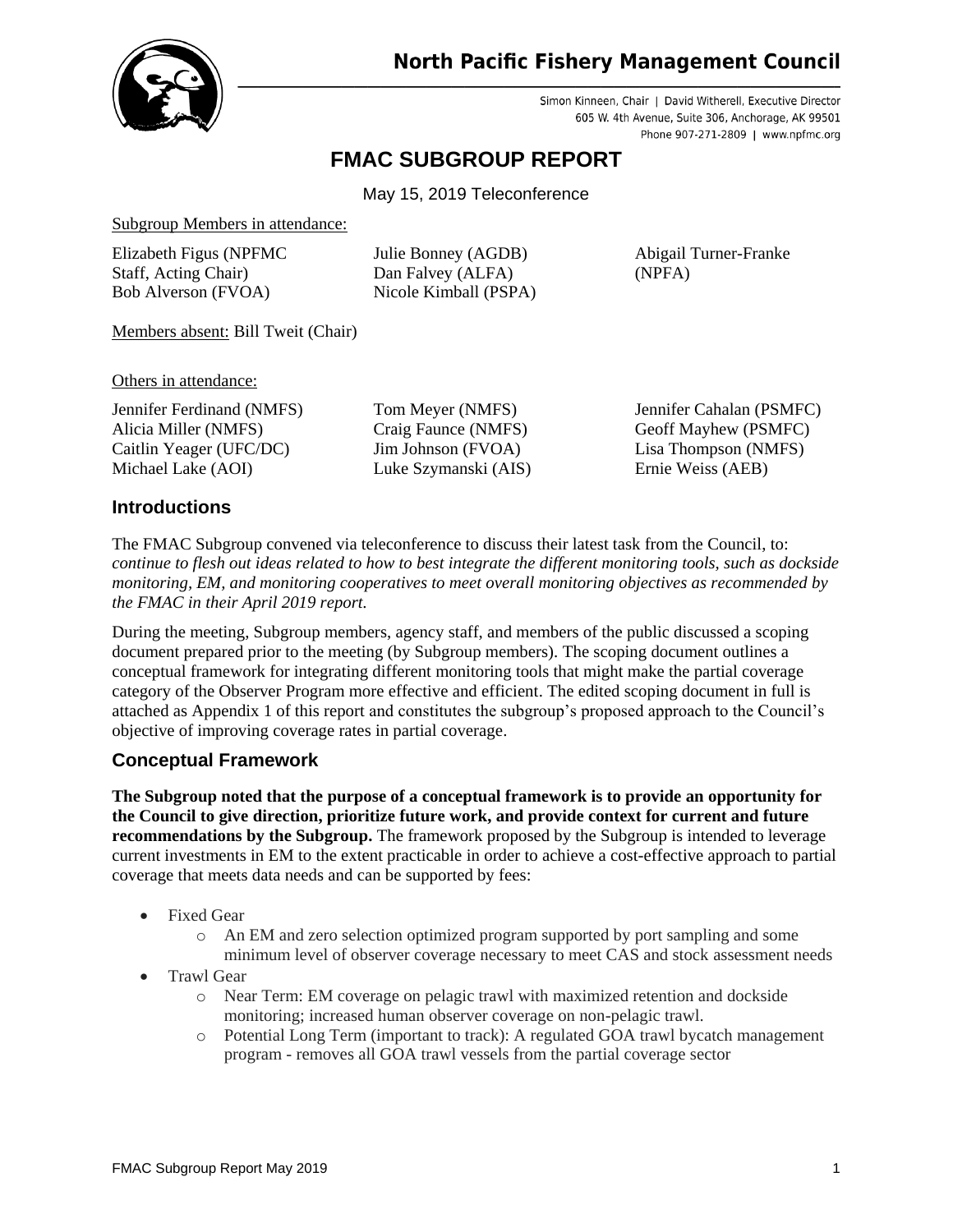**Part 1: Optimizing Fixed Gear EM—Optimizing fixed gear EM is an ongoing process some of which** can be incorporated into existing Council and NP Observer program processes, and some of which would require new tasking.

Elements currently tasked or incorporated into existing processes:

- **EM pool size--**The EM pool can continue to grow by setting annual targets and using the ADP process to determine EM pool size based on industry interest, available funding, and the gap analysis presented in Appendix C of the 2019 Final ADP.
- **Biological sampling needs**—The Plan Team has been tasked with evaluating biological sampling needs to support stock assessments.
- **EM/Observer fee sharing--Developing annual cost estimates for sharing fee revenues between** EM and observers using the Annual ADP process.
- **EM program coordination**--Coordinating development of common elements in the trawl and fixed gear EM programs, such as port sampling, cost metrics, data review options etc., to the extent possible using the existing FMAC Subgroup or Trawl EM Committee.

Elements toward EM optimization which would require new tasking include:

- **EM cost model**--Development of a cost model to evaluate optimal size of the fixed gear EM pool; or further discussions with providers to determine efficiencies gained by scaling up EM.
- **Port sampling**--Evaluation of port sampling as a lower cost means of providing biological samples and proxy weights for piece counts.
- **EM deployment cost efficiencies**--Improving the cost effectiveness of EM deployment within the current EM pool and by reevaluating the zero selection criteria.
- **Fixed gear EM workgroup**--Reconstituting the Fixed Gear EM workgroup or identifying another forum (existing FMAC subgroup?) to provide detailed guidance on optimization.

Part 2: **EM Coverage on Pelagic Trawl** - This action is likely to have a significant near-term impact on the number of observer days needed in partial coverage. The Council has prioritized EM on pelagic trawl vessels in partial coverage and the trawl sectors are planning to test such a program through an Exempted Fishing Permit followed by regulations. The intent of the program is to use EM for compliance with maximized retention requirements and dockside monitoring/PSC sampling.

Elements currently tasked or incorporated into existing processes:

- **Trawl EM committee** The Council has established a Trawl EM committee to provide detailed guidance on program development, including dockside monitoring.
- **Trawl EFP**--Industry and NMFS are currently working on the EFP for 2020 and 2021 and are proposing the annual ADP process be used to exempt these vessels from carrying observers for the project for the partial coverage sector when fishing with pelagic gear for pollock.
- **Trawl EM/Observer fee sharing**--Fee revenues needed to support EM on pelagic trawl vessels in partial coverage will need to be evaluated in the annual ADP process.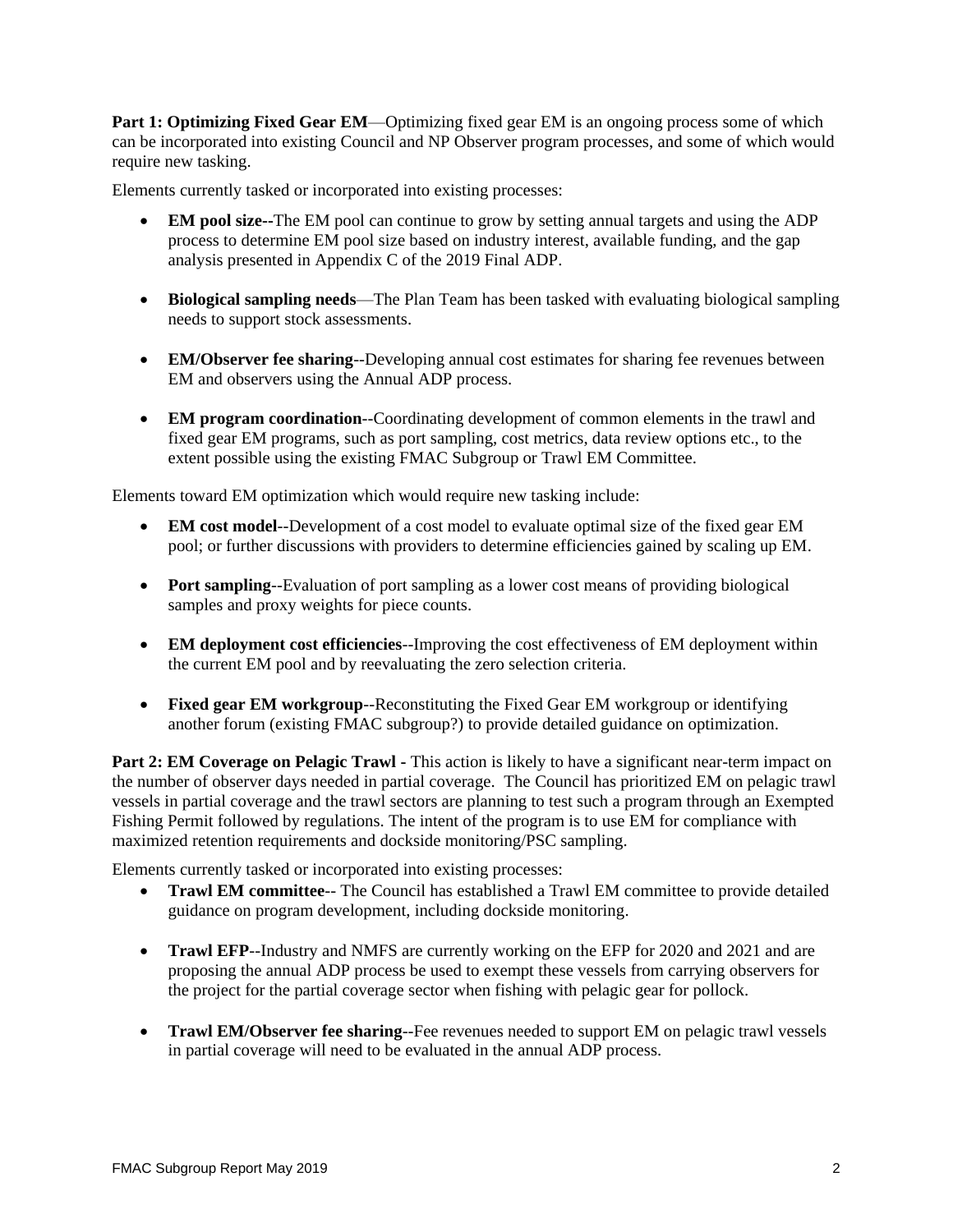• **EM program coordination** --Coordinating development of common elements in the trawl and fixed gear EM programs, such as port sampling, cost metrics, data review options etc., to the extent possible using the existing FMAC Subgroup or Trawl EM Committee.

Elements which may require new tasking include:

- Funding for the EFP from grant sources.
- Port sampling program to support an EM pelagic trawl compliance monitoring program (i.e. stock assessment and PSC sampling needs).
- ODDS programming to incorporate EFP and non-EFP trawl trip selections

**Part 3: Increased observer coverage on non-pelagic trawl**. This is the expected outcome if EM coverage for fixed gear and pelagic trawl prove successful in meeting data quality and lowering cost per day of monitoring. This may facilitate or necessitate a separate coverage category for non-pelagic trawl.

## **Other Issues**

**New Gap analysis**: The October 2018 Council Motion noted *"subgroup should also continue to provide input on differential deployment base levels by gear type."* The new gap analysis completed for the fee analysis Initial Review Draft document provides the opportunity to generate new G1 and G3 metrics to evaluate the 15% hurdles, and optimizing days above the base hurdle to meet Council objectives of discards of groundfish, halibut PSC and Chinook salmon PSC.

Key information needs:

- Evaluate utility of new gap analysis in determining the base hurdle coverage rates (partially tasked by October 2018 Council motion to subgroup to "continue to provide input on differential deployment base levels by gear type")
- Articulate data quality cost/benefit implications on PSC closures (SSC recommendation April 2019)
- Status of Plan Team review of at sea observer biological data needed to support stock assessment needs. (Tasked in 2018)

Next Steps: Subgroup recommends FMAC formulate suggestions about whether and how to integrate the new gap analysis into the 2020 ADP for the Council.

**Improving the 6 bias metrics used in the annual report:** Used to identify whether observed vessels are representative of unobserved vessels and identify bias in each coverage stratum. This has already been tasked but will not be available for the 2020 ADP. FMA staff will provide an update to the FMAC.

**Odds inherited trips and programming issues:** This has already been tasked and FMA will provide an update for the FMAC. This includes addressing temporal bias that occurs when trips are cancelled and the next trip is automatically selected (pushes higher coverage rates later in the year).

# **Scheduling**

The Subgroup can further flesh out the conceptual framework, pending such a recommendation by the FMAC and subsequent direction from the Council to move the partial coverage program toward this approach. Aside from the multiple EM issues, including new pelagic trawl implementation and existing fixed gear data review issues/protocols, the new emphasis on port sampling is the most significant new component that will require Council and NMFS staff resources to develop.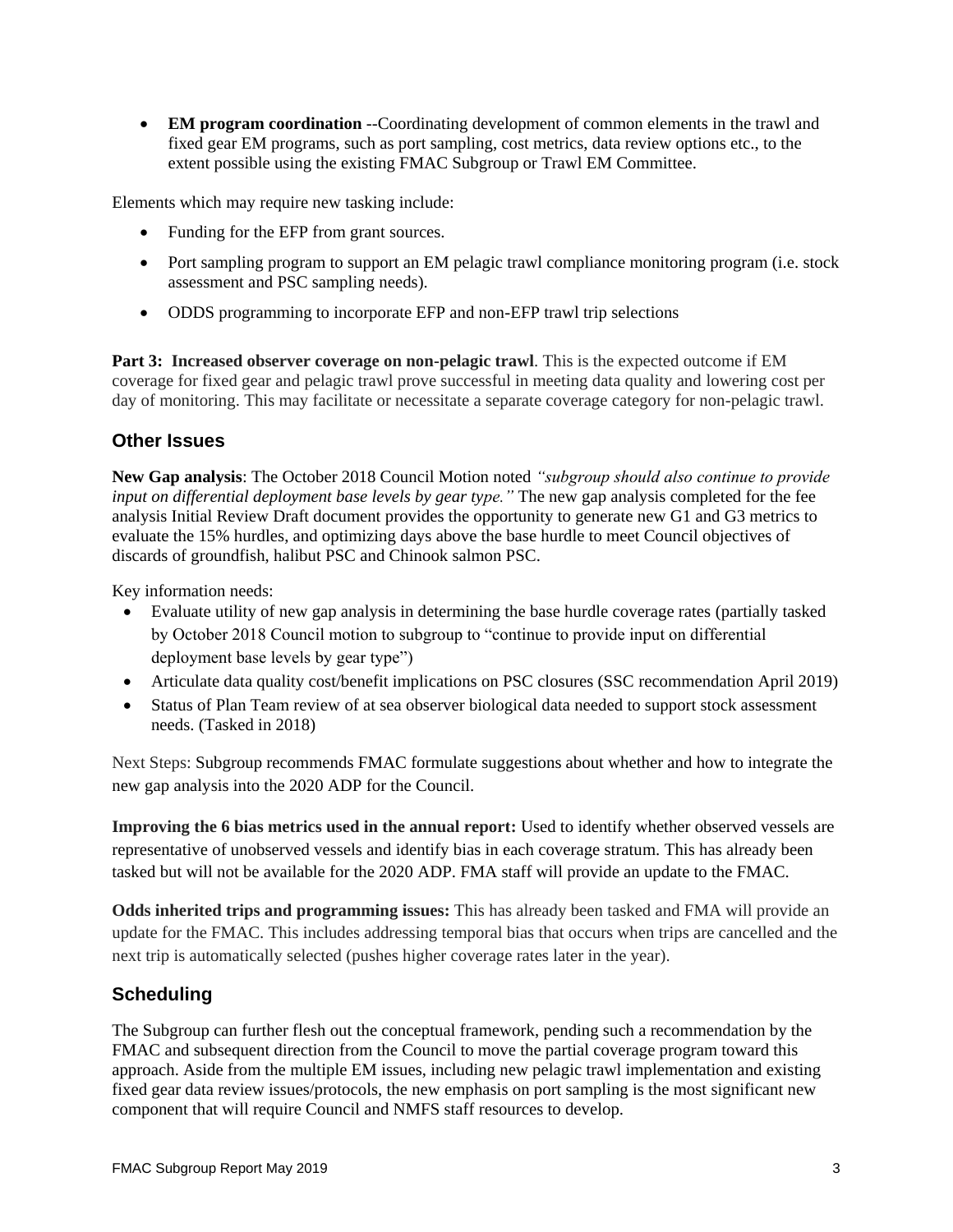# **Appendix. Issues related to integrating multiple monitoring tools**

# **PART 1. Conceptual framework for an integrated, cost effective approach to partial coverage that can be supported by fees**

A conceptual framework would provide context for current and future recommendations by the Subgroup and FMAC and provide something for the Council to formally approve and work toward. Having the Council review and comment on a conceptual framework would help coordinate and prioritize tasks and inform funding requests.

Priority: HIGH

Tasking: Completed by Subgroup

Key information needed: Core elements of such a framework will likely include:

- Fixed Gear
	- o An EM and zero selection optimized program supported by port sampling and some minimum level of observer coverage necessary to meet CAS and stock assessment needs
- Trawl Gear
	- o Near Term: EM coverage on pelagic trawl with maximized retention and dockside monitoring; increased human observer coverage on non-pelagic trawl.
	- o Potential Long Term (important to track): A regulated GOA trawl bycatch management program - removes all GOA trawl vessels from the partial coverage sector

Next Steps: Subgroup defines conceptual framework and scope of document needed, and then makes recommendation to FMAC for referral to Council.

# **PART 2. Details**

## **Optimizing fixed gear EM**

There are 5 parts to this issue:

1. **2020 Fixed gear EM pool size:** This is likely the final year for fixed gear equipment start-up funding. After 2020, there will be an EM contract that likely incorporates equipment amortization. Industry is proposing a 2020 target of outfitting 200 fixed gear vessels for the EM pool with priority on HAL boats. This would be 30 more boats or a 17% increase. **Priority:** HIGH

**Tasking:** Funding proposal submitted by industry and analysis of EM pool ongoing part of Draft ADP process

**Key information needed:** Need input from agency to determine if this would work for 2020 ADP or should be put off until 2021

**Next Steps:** Subgroup recommends 2020 fixed gear target EM pool size to FMAC for referral to Council.

2. **EM cost analysis**: Fixed gear EM will be paid for by fees in 2020.

**Priority:** HIGH

**Tasking:** NEW

#### **Key information needed**:

• Estimate recurring cost to maintain current EM pool (may not include SWI in 2020 but will by 2021)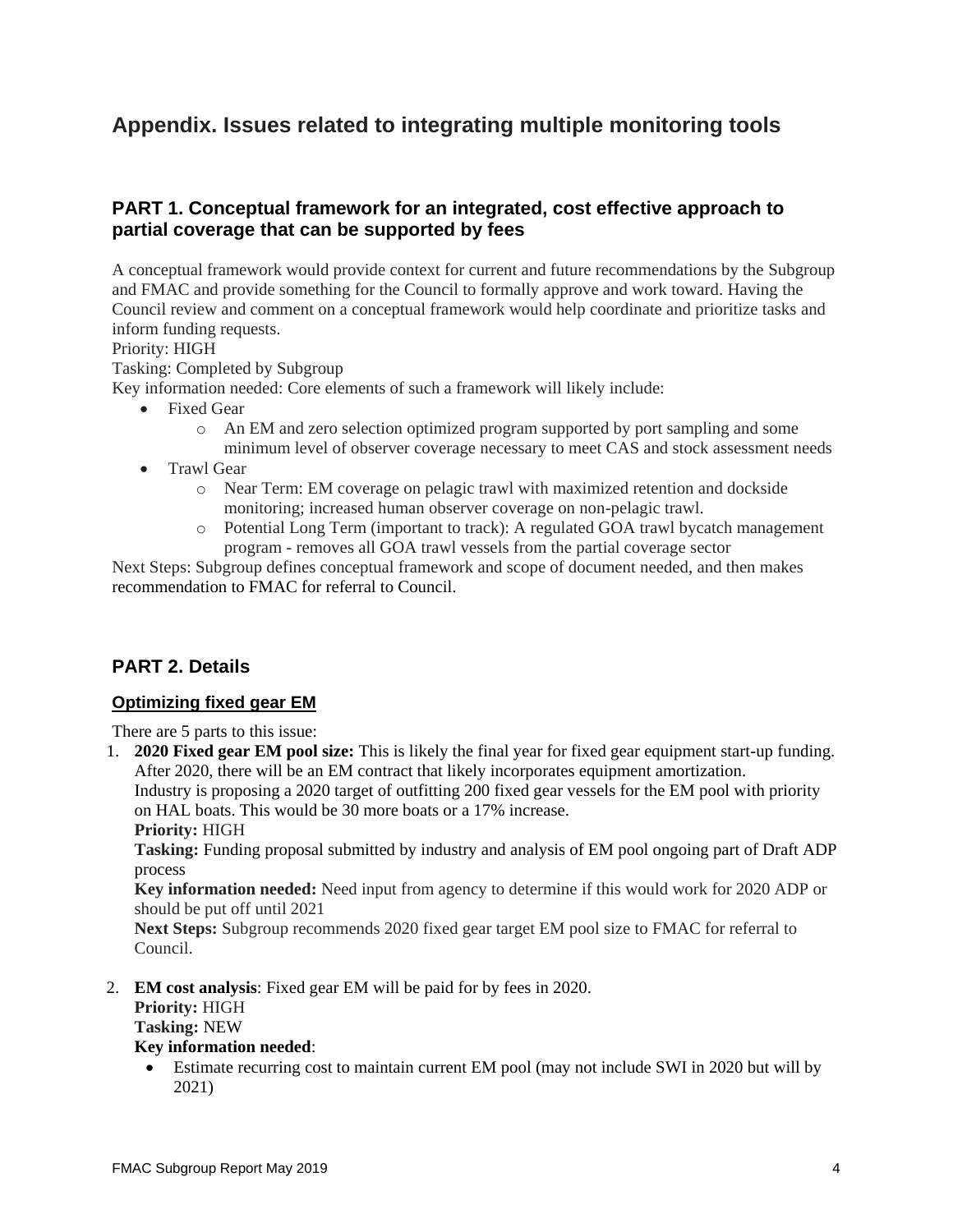• Estimate cost scaling as EM pool increases (the number of vessels is one key metric, but the number of days/trips fished by those vessels is just as important)

• Estimate data review and storage costs—need separate HAL and POT data review costs **Next Steps:** NMFS provide update on EM contract process in June. Have subgroup review the cost methodology?

3. **Port sampling:** A preliminary evaluation will be important to understand limiting factors on EM pool size and future observer sea day demand for the fee analysis in October. Long-term, the feasibility and cost of port sampling will influence whether an EM optimized program for fixed and pelagic trawl gear will be feasible.

**Priority:** HIGH (if the Council directs to support this overall approach) **Tasking:** NEW

## **Key Information needed**:

- Feasibility of using port sampling data to provide proxy weights for EM discard piece counts. Currently CAS uses annual proxy weights by area from observer data.
- Biological sampling needs that can be supported by port sampling.
- Gaps that would still require some level of at-sea sampling (and options for meeting these data gaps; such as viabilities for halibut and potentially sablefish DMR)
- Scope of port sampling program to meet catch accounting vs. biological samples needs. (# ports, amount of sampling by port, staffing, integration with trawl port sampling program)
- Contracting options for port sampling program, preliminary cost estimates and ability to cross train trawl port samplers.
- Pilot program needs prior to operational testing.

**Next Steps:** Subgroup considers recommendation to develop a discussion paper on port sampling that is paired with the appropriate amount of at sea human coverage to FMAC for referral to Council.

4. **EM cost effectiveness**: Is there a better way to structure the existing EM fixed gear sector to create cost efficiencies and meet monitoring objectives?

Present Fixed Gear EM Pool: Vessels are equipped with systems but these systems are only used when the vessel's trips are selected by ODDS. Is this system cost effective or is there a better system to utilize sunk capital for equipment and infrastructure to support the EM fixed gear sector? **Priority:** \_\_\_\_\_\_\_\_

# **Tasking:** NEW

## **Key information needed**:

- Number of trips selected by ODDs for each vessel in the EM pool
- Capital costs for installation, support and maintenance of each EM system
- Evaluation of the present EM fixed gear mechanics versus a restructured system that creates efficiencies resulting in cost saving and increased coverage rates
- Potential to pass some EM costs on to vessel in addition to fee. (i.e. fee covers annual license, data review, 24-hour support line, annual VMP update, and one site visit/year. Additional services are paid for by vessel)

**Next Steps:** Subgroup consider priority, timing, and next steps.

Present Zero Selection Pool: Zero selection has significant effect on # of vessels in EM pool, seaday, and equipment costs but minimal impact on # of trips in sample frame. Preliminary work has been done based on 2013-2016 data. Implementation of new zero selection criteria is non-regulatory, so could be done through 2021 or 2022 ADP.

Priority: **Tasking:** NEW **Key information needed**: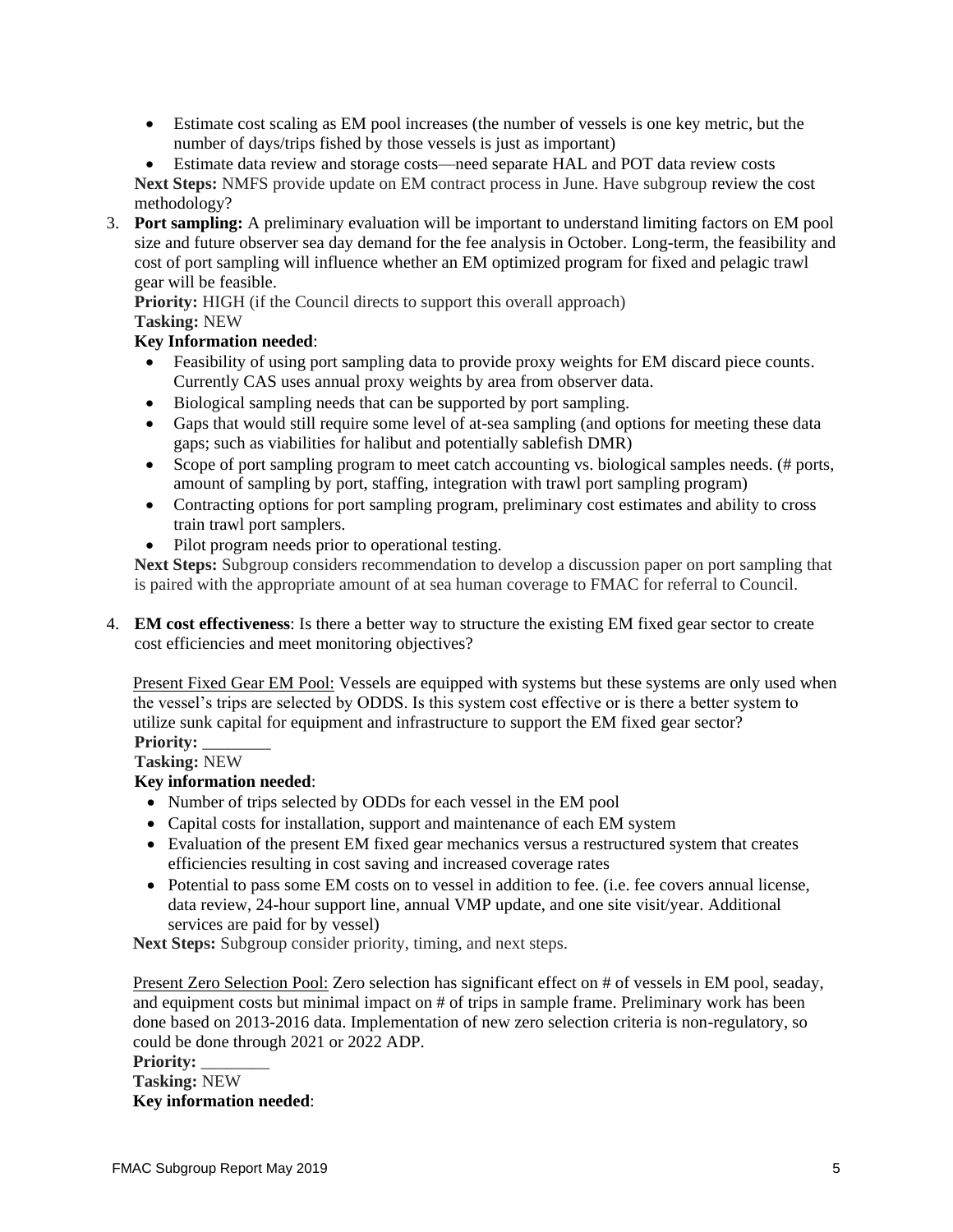- Update preliminary work to include 2017 and 2018 data.
- Feasibility and logistics of using previous year effort to establish selection pool.
- Evaluate data quality and management impacts.
- Estimate cost efficiency gains from revised zero selection.
- Scope out periodic supplemental program for remaining zero selection vessels.

**Next Steps:** Subgroup consider priority, timing and recommendation to FMAC for a discussion paper.

5. **Fixed gear EM optimization forum:** No forum currently exists for refinement of pot gear data review protocols, detailed development of fixed gear EM optimization options, or revision of zero selection. There is also no forum to align EM innovation research with operational program needs of trawl or fixed gear EM programs.

#### **Priority: \_\_\_\_\_\_\_**

**Tasking:** NEW

#### **Key information needed:**

- Time estimate for fixed gear EM optimization meetings.
- Feasibility of integrating with Trawl EM workgroup, or overlap existing meeting schedules to minimize impact on staff and stakeholders.
- Evaluation of POT EM review protocols, costs, and options
- EM innovation current project status, budget, and proposal development timing.

**Next Steps:** The subgroup needs direction from the FMAC chair or Council on whether the subgroup is the appropriate forum for this task. If so, consider whether need to selectively add more members to the subgroup in order to adequately address EM optimization.

## **EM Coverage on Pelagic Trawl with Maximized Retention and Dockside Monitoring**

This action is likely to have a significant near-term impact on the number of observer days needed in partial coverage.

**Priority:** HIGH

**Tasking:** Tasked via Trawl EFP (Council expected to review EFP in October 2019)

## **Key information needed:**

- Feasibility of a maximized retention program for pelagic trawl.
- Feasibility of dockside sampling to support pelagic trawl EM program.
- Pelagic trawl EM vessels assigned to zero selection pool. # Trips/days removed from observer pool for pelagic trawl EM & likely number remaining in observer pool in 2020 and 2021?
- Costs estimates for pelagic trawl EM that will be paid by fees after transitioning to regulated program

**Next Steps:** Discuss EFP timing and how to incorporate this information in 2020 DRAFT ADP. Need NMFS to consider timing between NFWF funding and ADP; also need NMFS to consider how non-EFP trips will be handled under 2020 ADP; information tracking by FMAC but no direct role at this time.

## **Optimizing Human Observer Coverage on Non-Pelagic Trawl**

The Council has requested subgroup evaluate ways to increase and improve coverage rates on PSC limited fisheries. Low coverage in GOA non-pelagic trawl fisheries was identified by FMAC and Council as a focus subject for 2017 and 2018 Annual reports, in light of potential for separate coverage category for non-pelagic trawl.

**Priority:** \_\_\_\_\_\_\_\_\_\_\_\_\_\_\_\_ **Tasking:** Annual ADP process